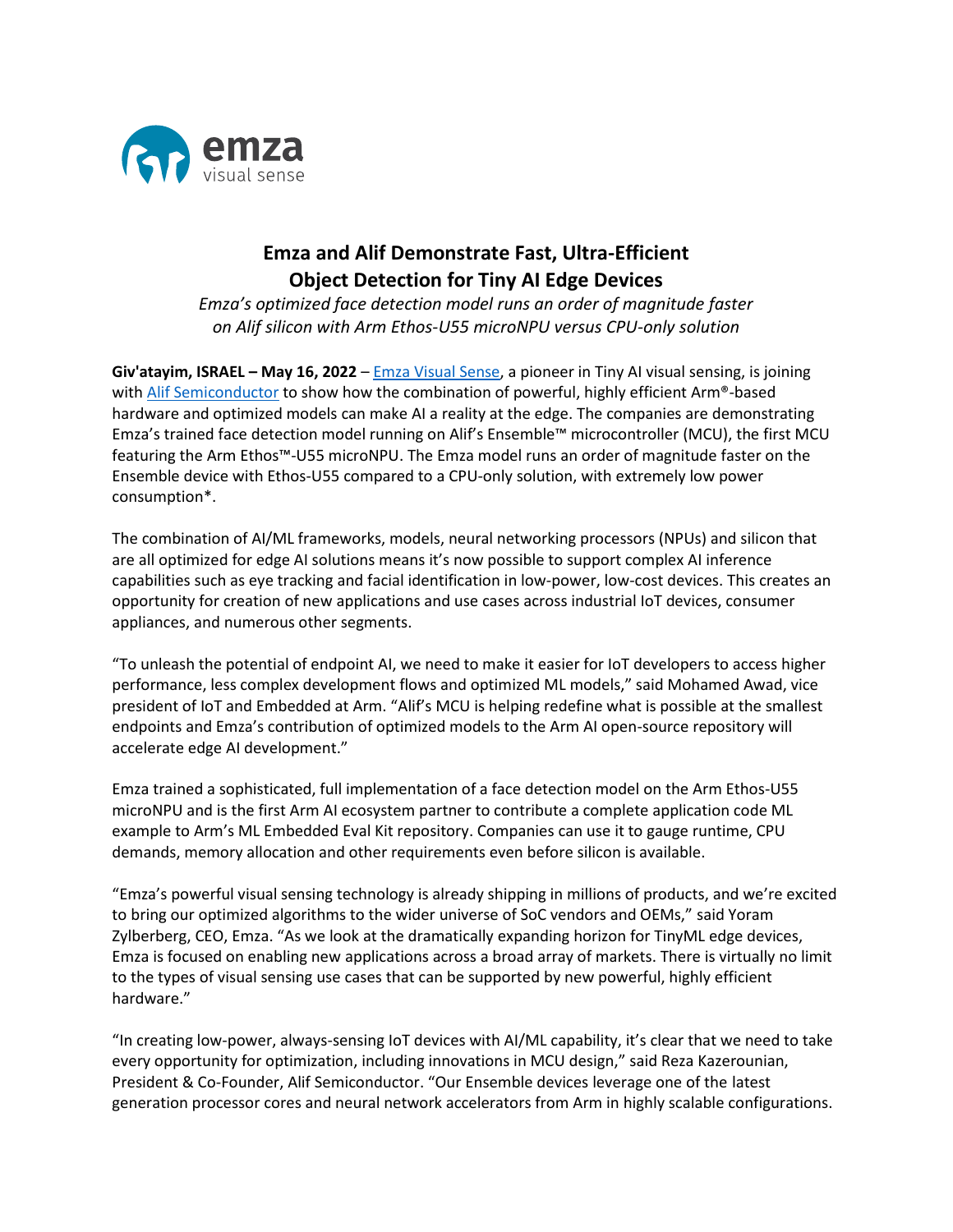On top of that, we layer Alif's unique technologies, low-power design techniques, deep embedded security, and a high level of functional integration – all resulting in extremely capable, secure devices with low power consumption and long battery life. We're delighted to work with Arm and Emza to showcase the capabilities of these devices and empower the next generation of edge AI applications."

## **Upcoming Tech Talk to Provide more Information**

The companies will present a tech talk, "Object Detection with Arm Ethos-U55 – from Virtual Platform to Silicon Deployment," on Tuesday, May 17 at 4pm BST. Alif representatives will present the Ensemble product line, and Emza representatives will walk through creation of a model for face detection, yaw face angle estimation and facial landmarks – including training, running the model on the Arm Fixed Virtual Platform (FVP), and porting the model to Alif's Ensemble MCU. Register [here.](https://armltd.zoom.us/webinar/register/9216462296768/WN_6J7mePu2Q--7RM-QDODJKg)

## **Availability**

The full face detection project example for the Arm Ethos-U55 is available now: [https://tinyurl.com/yx6cnxyp.](https://tinyurl.com/yx6cnxyp) Other Emza object detection models are also available: [https://github.com/emza-vs.](https://github.com/emza-vs)

The Arm Ethos-U55 microNPU is available now: [https://www.arm.com/products/silicon-ip-cpu/ethos/ethos-u55.](https://www.arm.com/products/silicon-ip-cpu/ethos/ethos-u55)

The Ensemble family of devices is sampling now from Alif[: https://alifsemi.com/ensemble.](https://alifsemi.com/ensemble)

*\* A face detection neural network model (a light version of Single Shot Detector), that extracts a face bounding box and face yaw angle, executes on the Alif silicon with high-performance Ethos U55 core in 4ms, compared with 394ms executing on silicon with an M55 CPU only (at 400 MHz). On the HE (high efficiency) power-optimized Ethos U55 core, the model executes in 11ms.*

## **About Emza Visual Sense**

Emza Visual Sense is a pioneer in ultra-low power edge AI devices. The company provides solutions including hardware, software, algorithms and IP to semiconductor companies and OEMs bringing AI capability to tiny, power- and cost-constrained edge devices. As compute power increases and silicon costs decline, the market for these tiny edge AI devices is rapidly expanding across a broad array of segments such as consumer, industrial, automotive and smart cities.

Emza's WiseEye ultra-low power vision AI systems – combining the company's innovative computer vision and ML algorithms, CMOS imaging sensor and tiny AI system on chip (SoC) – are shipping today in popular consumer products. As the industry's first vendor to widely deploy an ultra-low power edge AI device, Emza is uniquely positioned to help customers make their tiny edge AI vision a reality. Emza is wholly owned by Himax Technologies Inc. Visit us at: [www.emza-vs.com.](http://www.emza-vs.com/)

*Emza, the Emza logo and WiseEye are trademarks or registered trademarks of Himax Technologies Inc. in the United States and other countries. Other company, product, and service names may be trademarks or service marks of others.*

**Media Contact:** Jen Bernier-Santarini